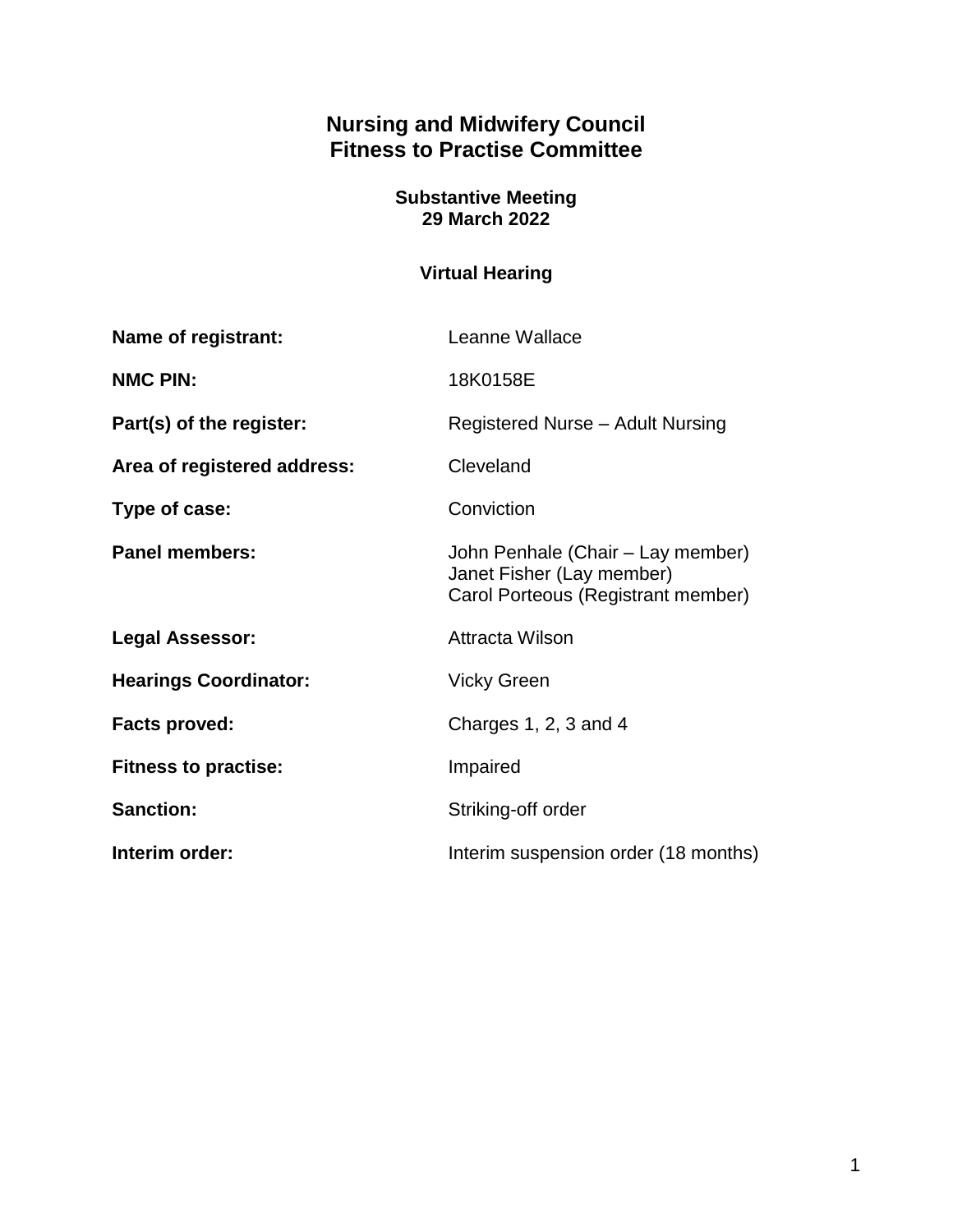### **Decision and reasons on service of Notice of Meeting**

The panel was informed at the start of this meeting that Ms Wallace was not in attendance and that the Notice of Meeting (the Notice) had been sent to her registered address by recorded delivery and by first class post on 25 February 2022.

The panel took into account that the Notice provided details of the allegations, that the meeting will take place on or after 25 March 2022 and the nature of the meeting.

The panel accepted the advice of the Legal Assessor.

In the light of all of the information available, the panel was satisfied that Ms Wallace has been served with the Notice in accordance with the requirements of Rules 11A and 34 of the Nursing and Midwifery Council (Fitness to Practise) Rules 2004, as amended (the Rules).

Having had sight of the charges and all of the evidence in this case, the panel was satisfied that it was appropriate for this case to be considered by way of a meeting.

# **Details of charge**

That you, a registered nurse, on 18 October 2021 at Teesside Magistrates Court, were convicted of:

1. On 12/07/2020 at Hartlepool, committed fraud in that, while occupying a position, namely nurse, in which you were expected to safeguard, or not to act against, the financial interests of [Patient A], you dishonestly abused that position intending thereby to make a gain, namely wallpaper, for yourself contrary to sections 1 and 4 of the Fraud Act 2006.

2. On 12/07/2020 at Hartlepool, committed fraud in that, while occupying a position, namely nurse, in which you were expected to safeguard, or not to act against, the financial interests of [Patient A], you dishonestly abused that position intending thereby to make a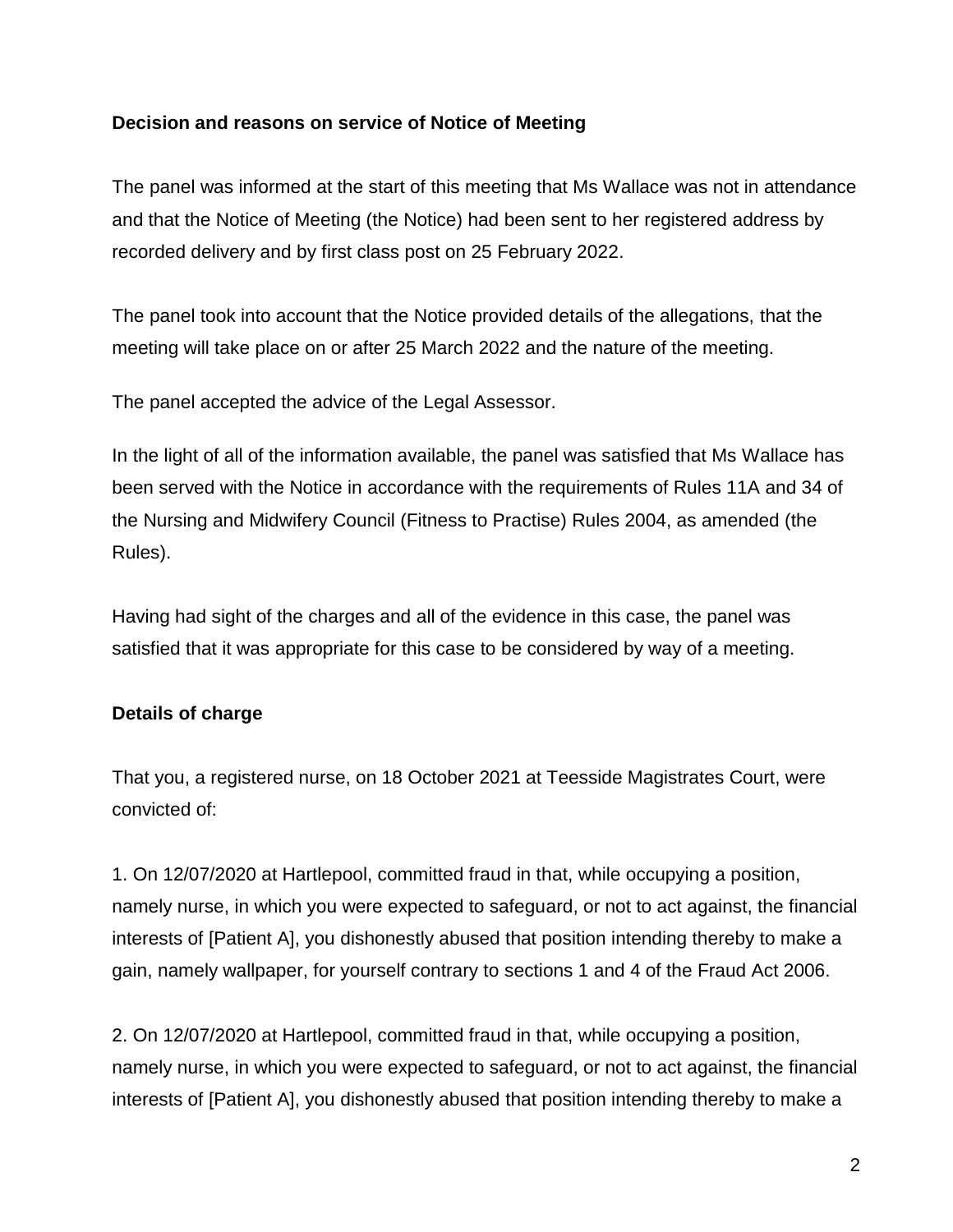gain, namely items from Amazon, for yourself contrary to sections 1 and 4 of the Fraud Act 2006.

3. On 13/07/2020 at Hartlepool, committed fraud in that, while occupying a position, namely nurse, in which you were expected to safeguard, or not to act against, the financial interests of [Patient A], you dishonestly abused that position intending thereby to make a gain, namely home items, for yourself contrary to sections 1 and 4 of the Fraud Act 2006.

4. On 13/07/2020 at Hartlepool committed fraud in that, while occupying a position, namely nurse, in which you were expected to safeguard, or not to act against, the financial interests of [Patient A], you dishonestly abused that position intending thereby to make a gain, namely pay off an outstanding loan, for yourself contrary to sections 1 and 4 of the Fraud Act 2006.

And, in the light of the above, your fitness to practise is impaired by reason of your conviction(s).

# **Background as set out in the transcript of the sentencing remarks**

The panel had sight of the transcript of the sentencing date 18 November 2021 in which the Judge made the following remarks:

*'Friday 3 July 2020, [Patient A] was admitted to ward 27 of North Tees Hospital. He was in very poor health. His family would have visited him a great deal more except that COVID-19 regulations reduced their ability to be with him.*

*Whilst he's there, one of his sons saw a message on his phone from his bank indicating possible fraudulent activity. He dismissed it as probable spam. Two days later he was transferred to a hospice, and he there spent his last few hours dying on the 16th. But during that time when he sons spending time with the*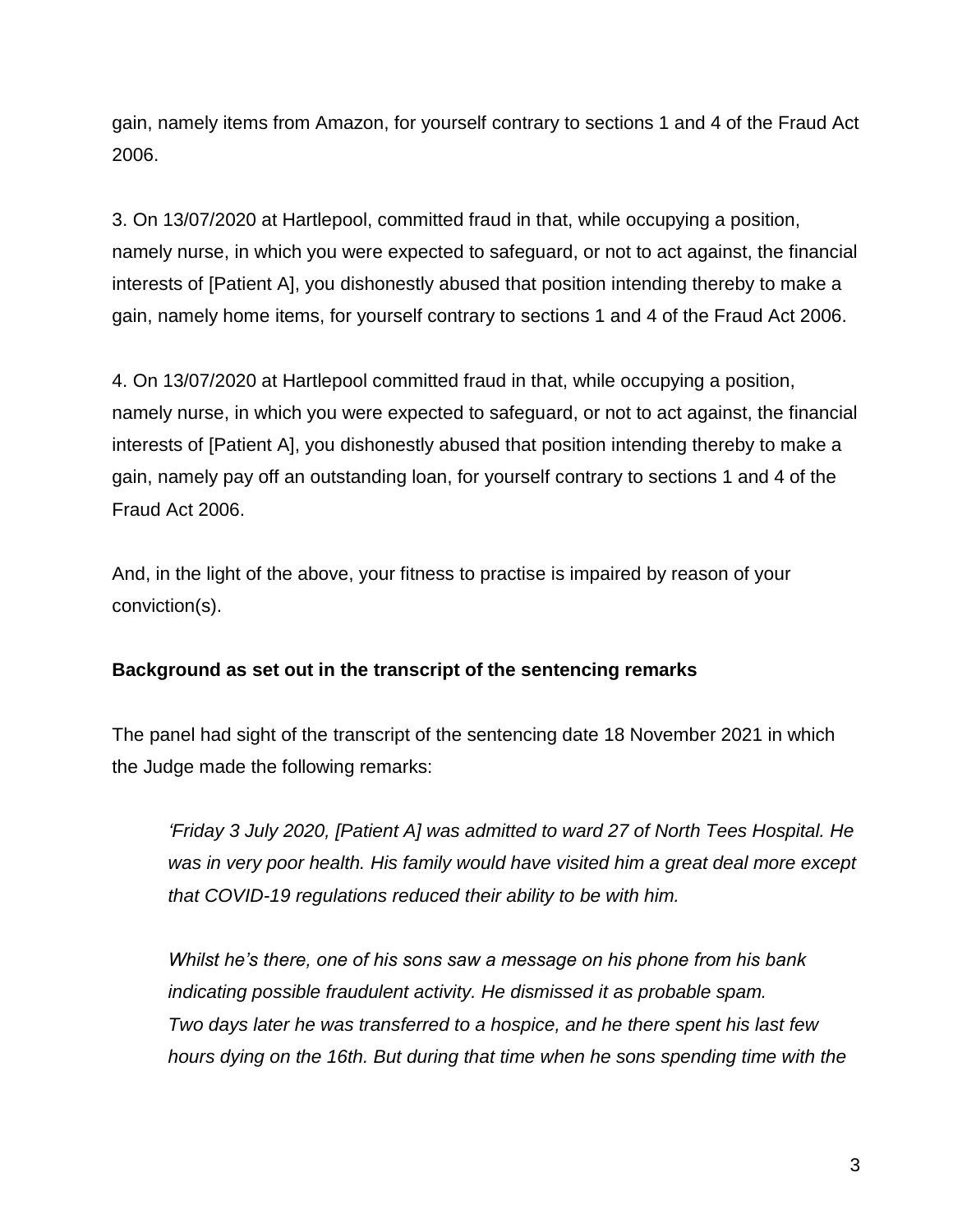*last surviving parent saw that more than £1,700 had been spent from their father's bank account during the time he had been in hospital.*

*They investigated it themselves and they investigated it very well. They had revealed the crime within days and it is sadness, therefore, that it takes quite so long to get the matter to this court. But they had revealed quickly that £699 had been spent on a bed from Home Living and so they simply called Home Living, discovered that the purchaser was Leanne Wallace and made another enquiry and quickly discovered that you were a nurse on the ward where their father had been cared for. You in fact had used his debit card to pay £900 towards a personal loan, having tried one of his other cards first and having failed used a different one. You placed then this order for a £699 bed and then smaller sums were spent with a wallpaper supplier and with Amazon. The contract with the bed supplier was cancelled because you tried to chase the delivery of the bed and they began to fear that it might be fraudulent.*

*When you were asked about this, you tried to hide your guilt claiming was a generous man who had offered to pay off your loan, the bed was for him and the purchases from Amazon, one was for his benefit. The wallpaper, you suggested, might have been his choice not being to your taste and he had merely had it delivered to your home. But the reality was you were simply trying to hide your guilt. You'd wiped the memory of your phone and any other electronic evidence to try to ensure that you would not be discovered, having died. This was an appalling abuse of trust.*

*I've seen a photograph of and I imagine you can remember him too. He was really not in any fit state to do anything for himself, barely able to communicate. There was no possibility of him ever giving permission or consent to the use of his bank accounts. He was simply a vulnerable victim and, yet, you persisted in this claim for a while that he had generously wanted to assist you. If he had had such generosity of spirit, he could never have possibly expressed it. You had simply stolen from*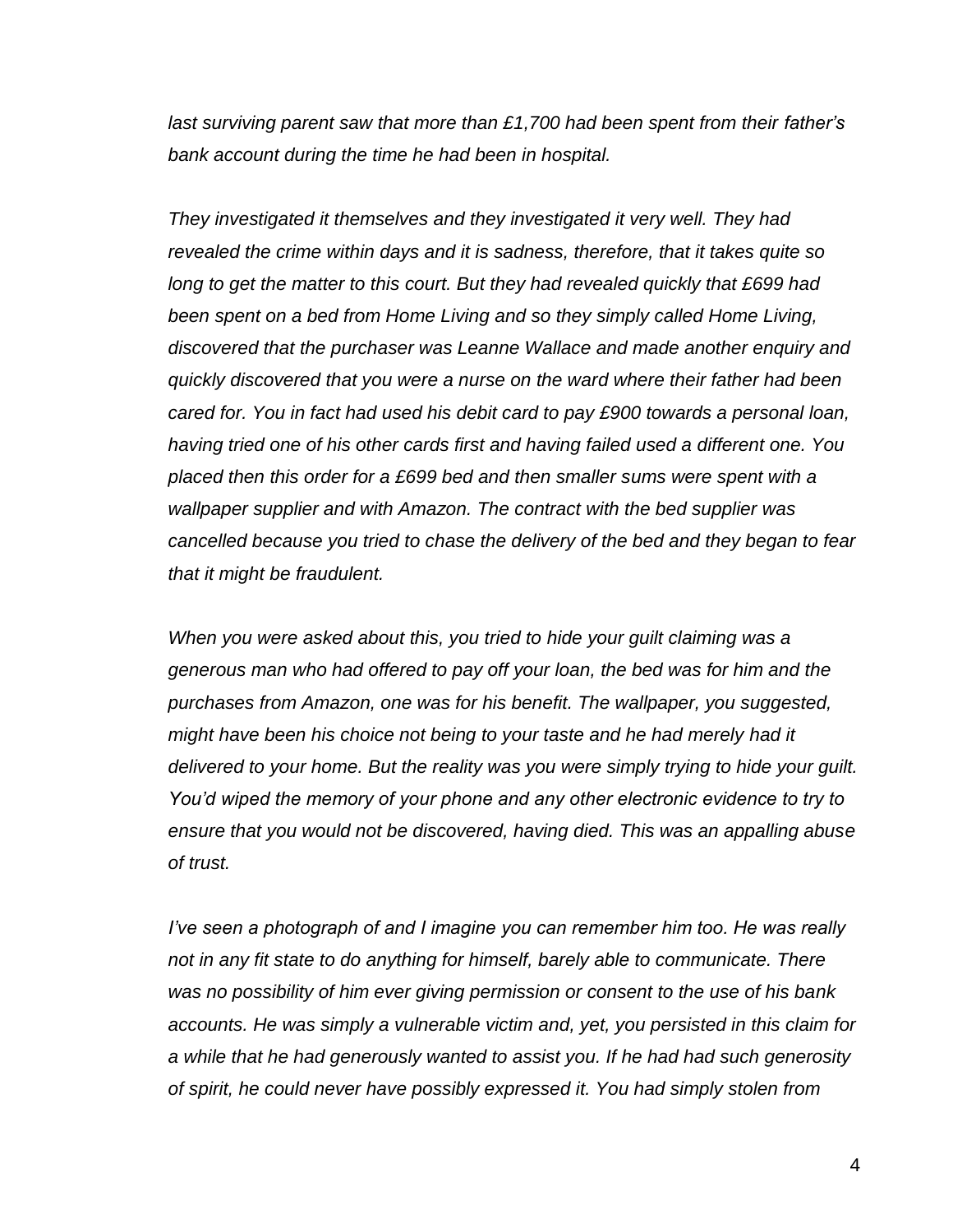*him, in effect, and it was persistent I think there were five transactions, two of them*  with Amazon on the same day and therefore featuring as four charges. It occurred *over the course of two days. It persisted even after one of his cards failed and you had to use another. The harm in purely financial terms I relatively small and I agree with the lawyers that in financial terms it would be in category 5, but that really ignores the true harm because your behaviour was entirely selfish. It was not one single act but many.'*

#### **Decision and reasons on facts**

The charges concern Ms Wallace's conviction and, having been provided with a copy of the certificate of conviction, the panel finds that the facts are found proved in accordance with Rule 31 (2) and (3).

# **Fitness to practise**

Having announced its findings on the facts, the panel then considered whether, on the basis of the facts found proved, Ms Wallace's fitness to practise is currently impaired by reason of her convictions. There is no statutory definition of fitness to practise. However, the NMC has defined fitness to practise as a registrant's suitability to remain on the register unrestricted.

#### **Decision and reasons on impairment**

The panel next went on to decide if as a result of the convictions, Ms Wallace's fitness to practise is currently impaired.

Nurses occupy a position of privilege and trust in society and are expected at all times to be professional. Patients and their families must be able to trust nurses with their lives and the lives of their loved ones. To justify that trust, nurses must be honest, open and act with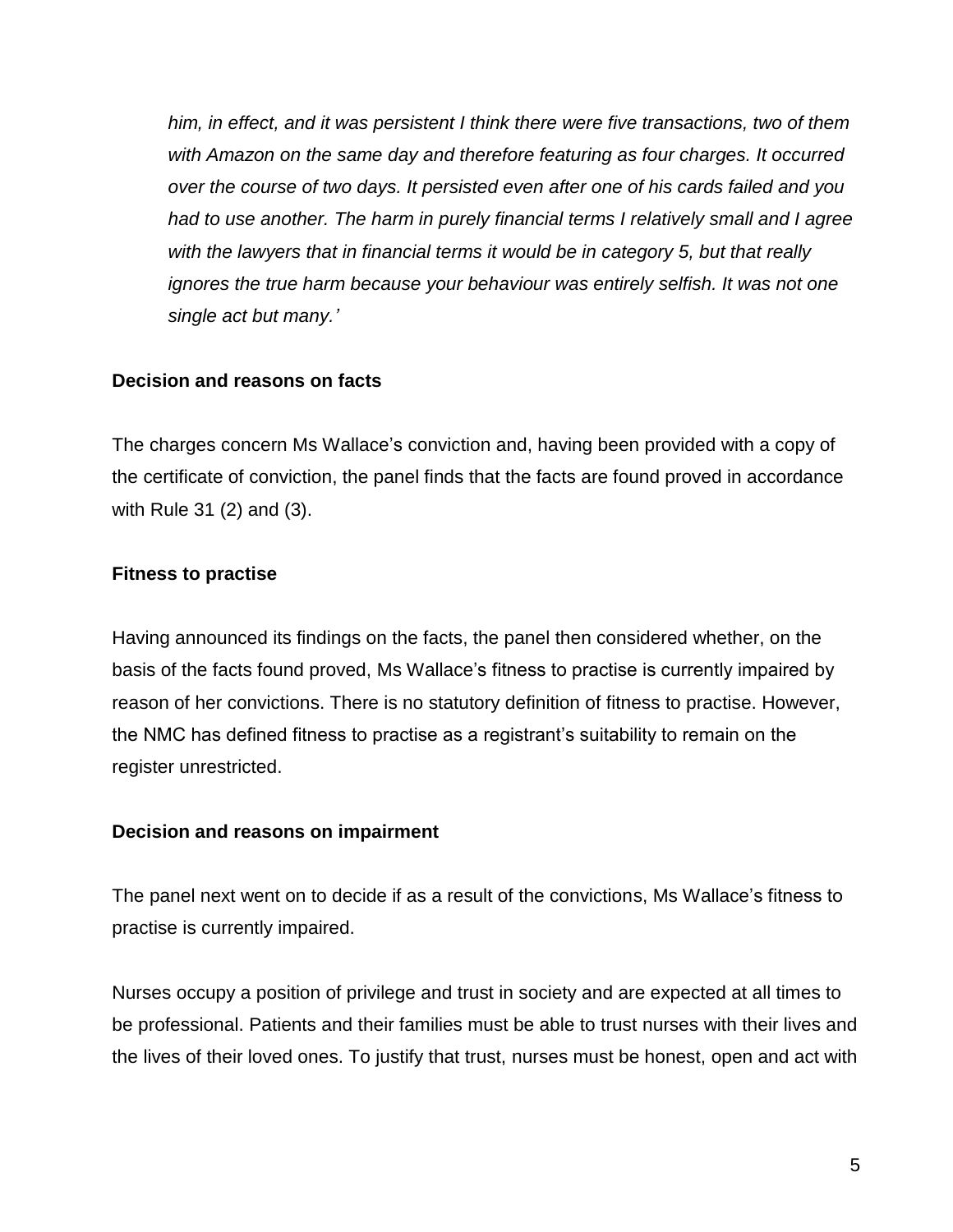integrity. They must make sure that their conduct at all times justifies both their patients' and the public's trust in the profession.

In this regard the panel considered the judgment of Mrs Justice Cox in the case of *CHRE v NMC and Grant* in reaching its decision. In paragraph 74, she said:

*'In determining whether a practitioner's fitness to practise is impaired by reason of misconduct, the relevant panel should generally consider not only whether the practitioner continues to present a risk to members of the public in his or her current role, but also whether the need to uphold proper professional standards and public confidence in the profession would be undermined if a finding of impairment were not made in the particular circumstances.'*

In paragraph 76, Mrs Justice Cox referred to Dame Janet Smith's "test" which reads as follows:

*'Do our findings of fact in respect of the doctor's misconduct, deficient professional performance, adverse health, conviction, caution or determination show that his/her fitness to practise is impaired in the sense that s/he:*

- *a) has in the past acted and/or is liable in the future to act so as to put a patient or patients at unwarranted risk of harm; and/or*
- *b) has in the past brought and/or is liable in the future to bring the medical profession into disrepute; and/or*
- *c) has in the past breached and/or is liable in the future to breach one of the fundamental tenets of the medical profession; and/or*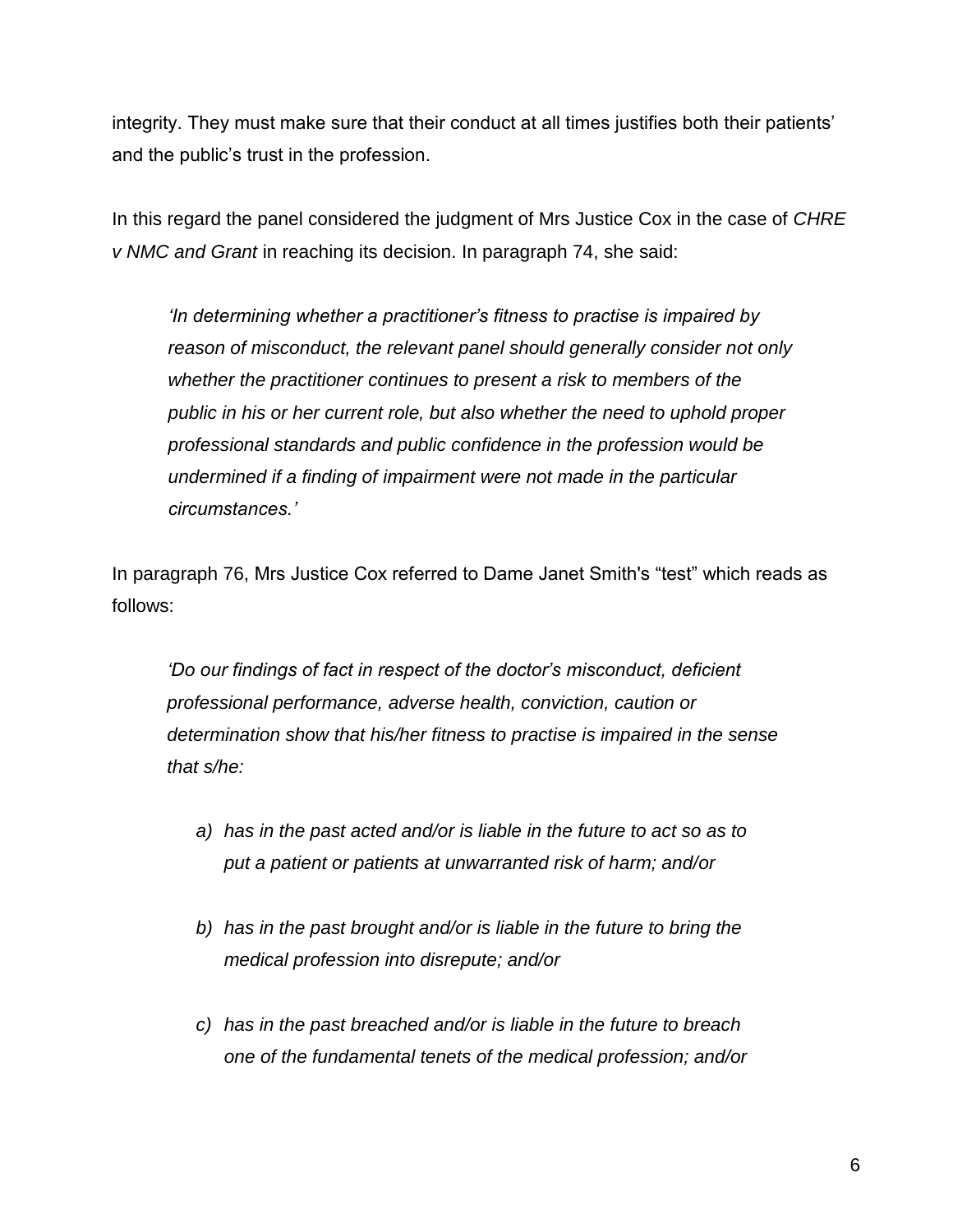*d) has in the past acted dishonestly and/or is liable to act dishonestly in the future.'*

The panel determined that all four limbs were engaged in this case.

The panel found that Patient A, and particularly his family, were caused extreme emotional harm as a result of Ms Wallace's fraudulent actions which occurred as a result of abuse of her position of trust. In stealing from Patient A, who was a vulnerable and terminal patient, Ms Wallace caused distress to his family who were already distressed and grieving in his final hours and after he passed away.

The panel found Ms Wallace's actions were egregious and breached the fundamental tenets of the nursing profession and therefore brought its reputation into disrepute. It was satisfied that confidence in the nursing profession would be undermined if its regulator did not find charges relating to dishonesty and fraud extremely serious.

Regarding insight, the panel noted that Ms Wallace made some admissions and entered guilty pleas, but noted the following sentencing remarks of HHJ Crowson:

'*When you were asked about this, you tried to hide your guilt claiming was a generous man who had offered to pay off your loan, the bed was for him and the purchases from Amazon, one was for his benefit. The wallpaper, you suggested, might have been his choice not being to your taste and he had merely had it delivered to your home. But the reality was you were simply trying to hide your guilt. You'd wiped the memory of your phone and any other electronic evidence to try to ensure that you would not be discovered, having died. This was an appalling abuse of trust.*'

The panel found that Ms Wallace's insight was limited, she initially attempted to conceal her guilt and justify her fraudulent actions.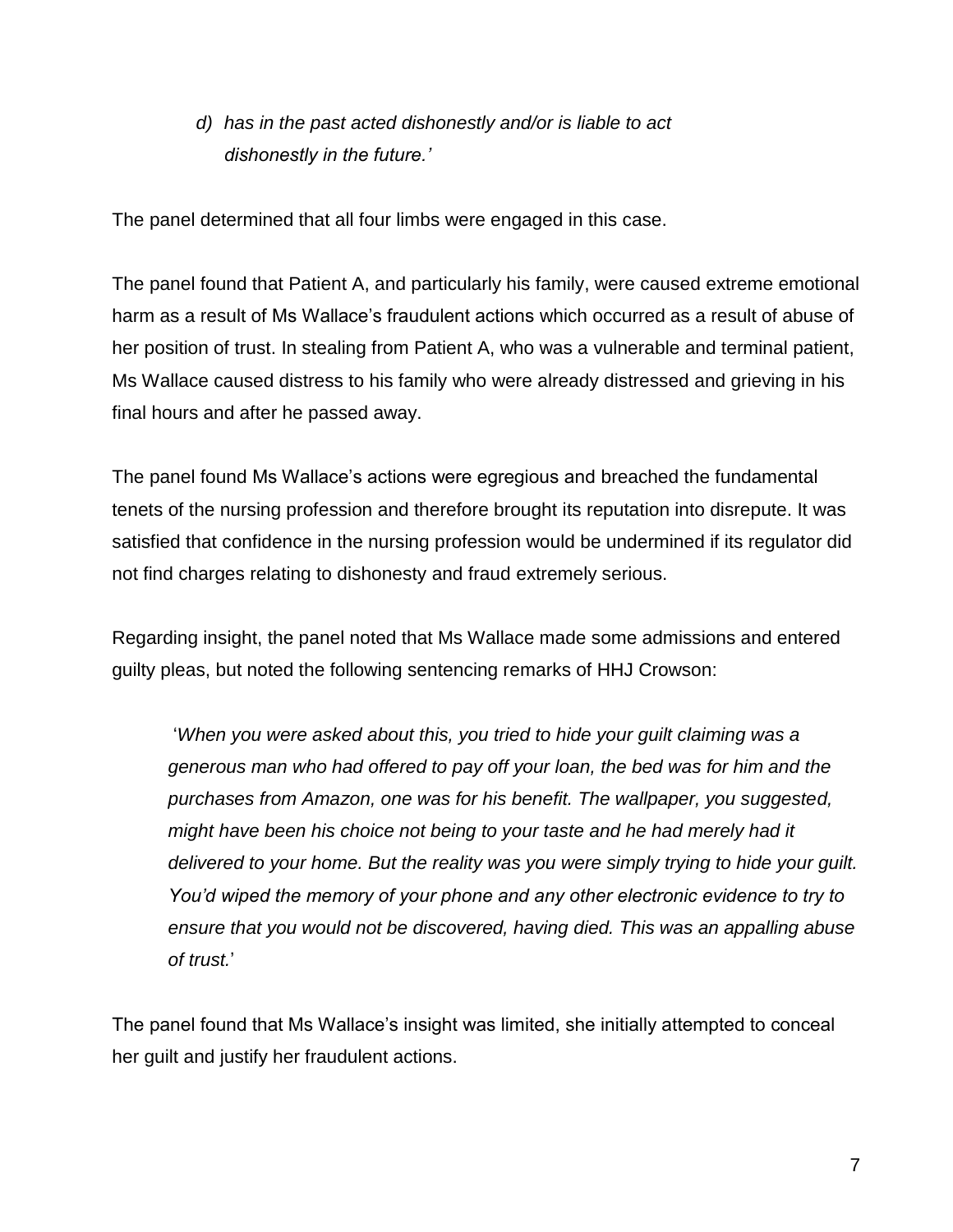The panel considered whether Ms Wallace's fraudulent actions and consequent convictions were capable of remediation. The panel determined that Ms Wallace's actions were truly egregious and demonstrative of a deep-seated and attitudinal problem. The panel considered that charges relating to an abuse of a position of trust, fraud and dishonesty are inherently difficult to remediate.

The panel is of the view that there is a risk of repetition based on Ms Wallace's lack of insight and the deep-seated and attitudinal concerns identified. The panel therefore decided that a finding of impairment is necessary on the grounds of public protection.

The panel bore in mind that the overarching objectives of the NMC are to protect, promote and maintain the health safety and well-being of the public and patients, and to uphold/protect the wider public interest, which includes promoting and maintaining public confidence in the nursing and midwifery professions and upholding the proper professional standards for members of those professions.

The panel determined that Ms Wallace abused her position of trust to steal from a dying patient in her care, further exacerbated by her dishonesty after he had died to prevent her dishonesty being discovered. The panel considered that a member of the public would be appalled by Ms Wallace's behaviour and that public confidence in the profession would be seriously undermined if a finding of impairment was not found on this ground. The panel therefore determined that a finding of impairment on public interest grounds was required.

Having regard to all of the above, the panel was satisfied that Ms Wallace's fitness to practise is currently impaired.

#### **Sanction**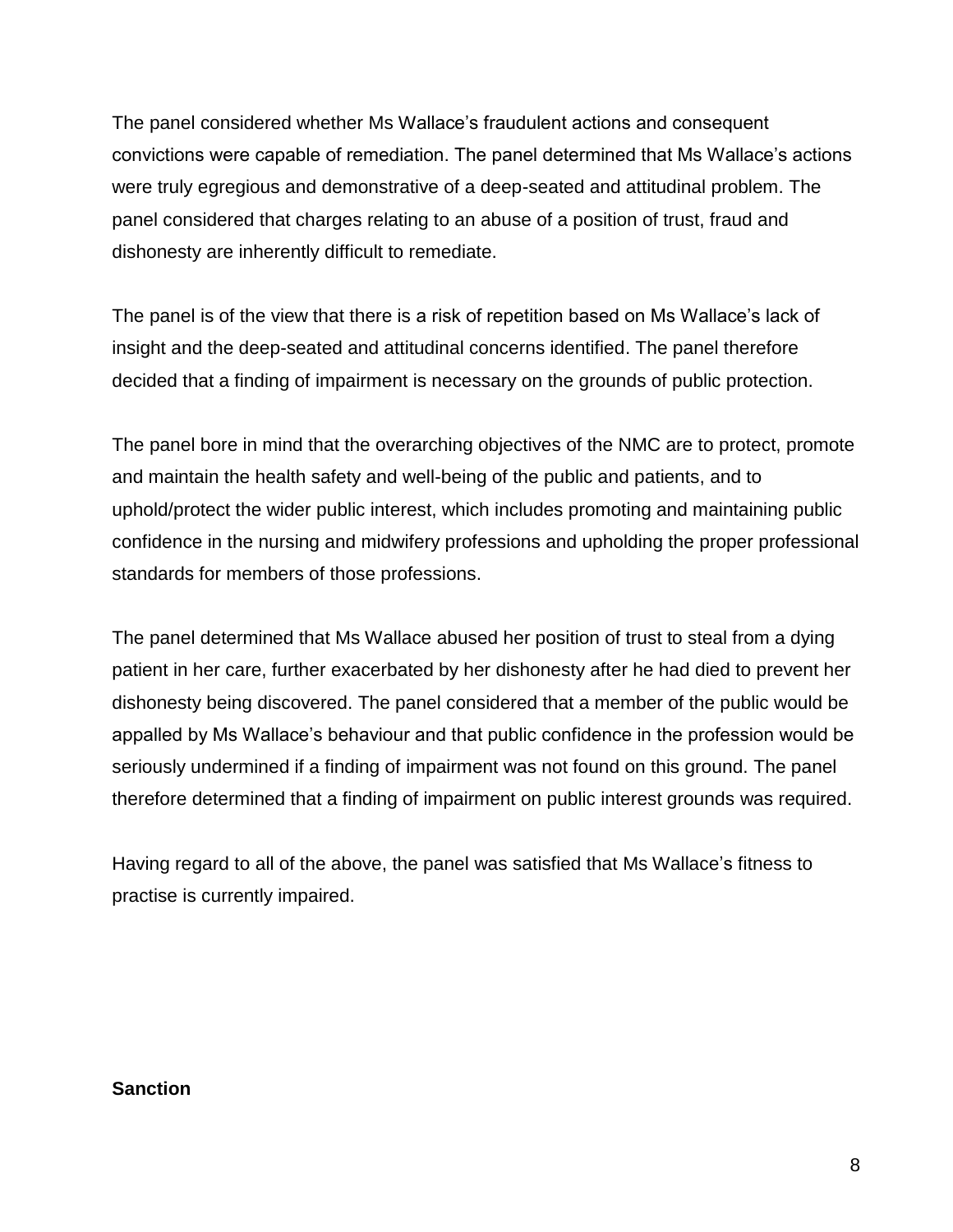The panel has considered this case very carefully and has decided to make a striking-off order. It directs the registrar to strike Ms Wallace off the register. The effect of this order is that the NMC register will show that Ms Wallace has been struck-off the register.

In reaching this decision, the panel has had regard to all the evidence that has been adduced in this case and had careful regard to the Sanctions Guidance (SG) published by the NMC. The panel accepted the advice of the legal assessor.

# **Decision and reasons on sanction**

Having found Ms Wallace's fitness to practise currently impaired, the panel went on to consider what sanction, if any, it should impose in this case. The panel has borne in mind that any sanction imposed must be appropriate and proportionate. The panel has borne in mind that any sanction imposed must be appropriate and proportionate and, although not intended to be punitive in its effect, may have such consequences. The panel had careful regard to the SG. The decision on sanction is a matter for the panel independently exercising its own judgement.

The panel took into account the following aggravating features:

- The fraud and dishonesty was premeditated and systematic.
- Ms Wallace abused her position of power and trust for personal gain.
- Patient A was a vulnerable patient who was dying.
- Ms Wallace's breach of trust and dishonesty caused emotional harm and distress.
- Ms Wallace has a lack of insight into her actions and attempted to cover up her fraudulent actions.

The panel found no mitigating features in this case.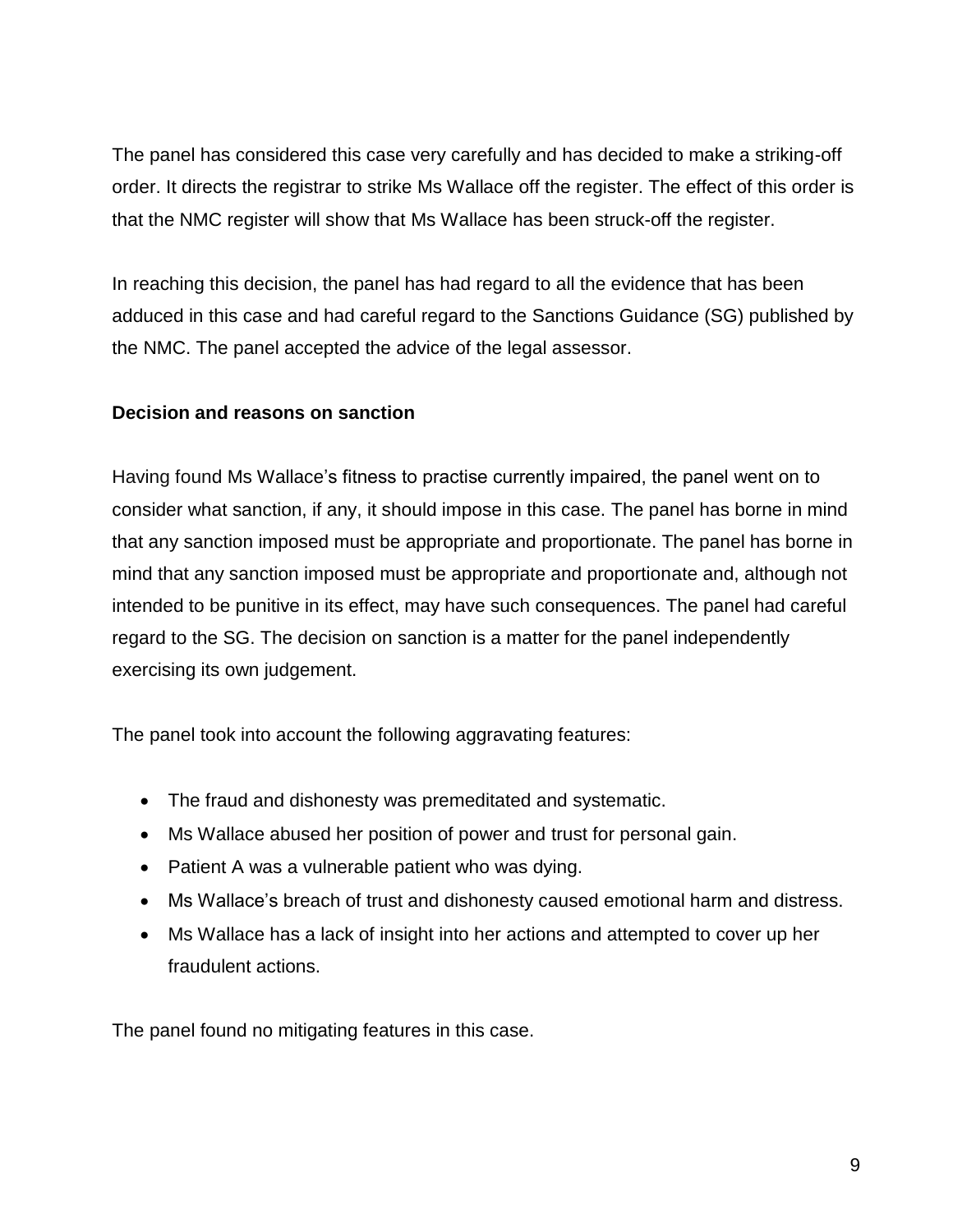The panel first considered whether to take no action but concluded that this would be inappropriate in view of the seriousness of the case. The panel decided that it would be neither proportionate nor in the public interest to take no further action.

It then considered the imposition of a caution order but again determined that, due to the seriousness and nature of the case, and the public protection issues identified, an order that does not restrict Ms Wallace's practice would not be appropriate in the circumstances. The SG states that a caution order may be appropriate where *'the case is at the lower end of the spectrum of impaired fitness to practise and the panel wishes to mark that the behaviour was unacceptable and must not happen again.'* The panel considered that Ms Wallace's misconduct was not at the lower end of the spectrum and that a caution order would be inappropriate in view of the seriousness of the case. The panel decided that it would be neither proportionate nor in the public interest to impose a caution order.

The panel next considered whether placing conditions of practice on Ms Wallace's registration would be a sufficient and appropriate response. The panel is of the view that there are no practical or workable conditions that could be formulated, given the nature of the charges in this case. The conduct identified in this case was not something that can be addressed through retraining given the deep-seated personality and attitudinal problems identified in this case. Furthermore, the panel concluded that the placing of conditions on Ms Wallace's registration would not adequately address the seriousness of this case and would not protect the public.

The panel then went on to consider whether a suspension order would be an appropriate sanction. The SG states that suspension order may be appropriate where some of the following factors are apparent:

- *A single instance of misconduct but where a lesser sanction is not sufficient;*
- *No evidence of harmful deep-seated personality or attitudinal problems;*
- *No evidence of repetition of behaviour since the incident;*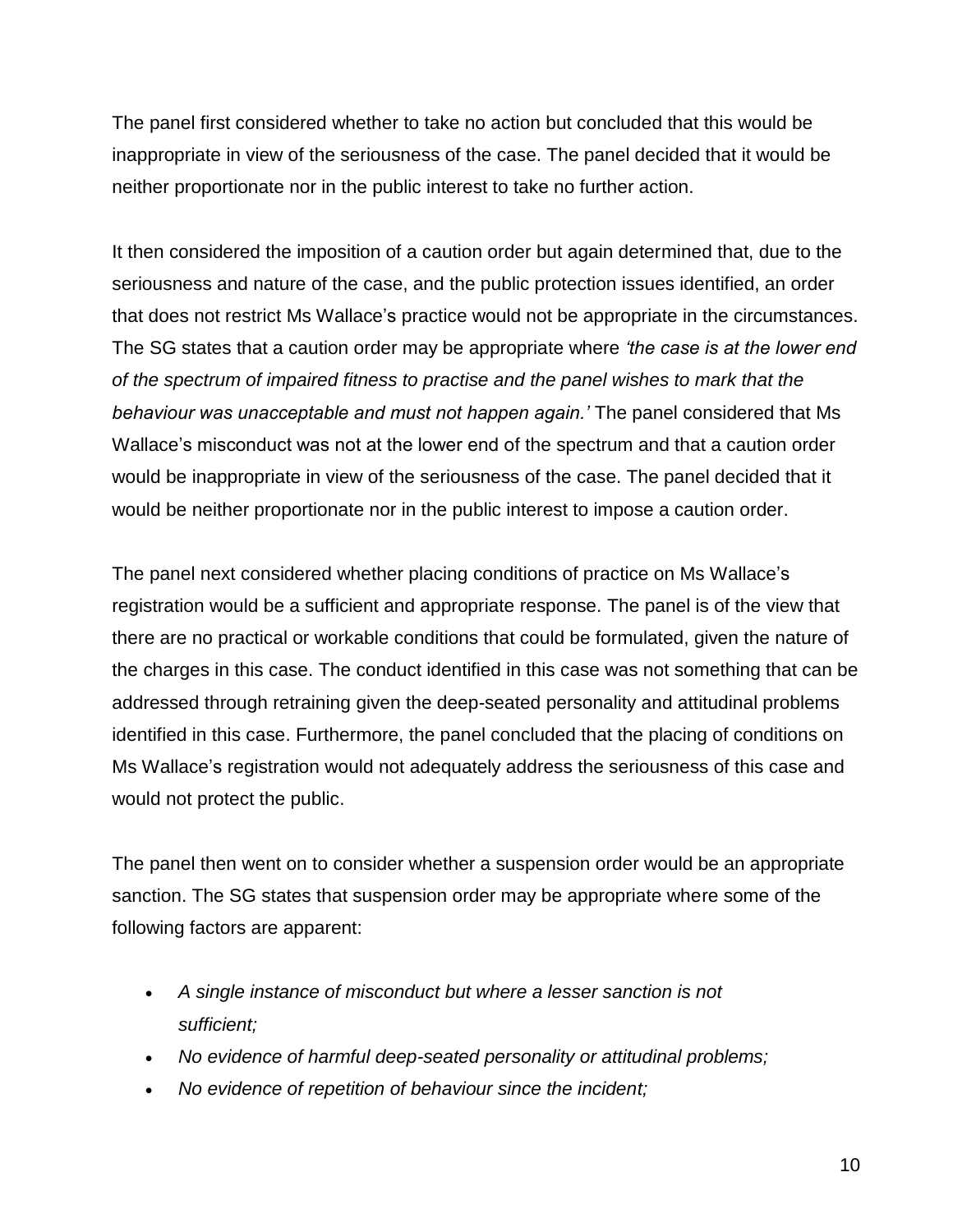- *The Committee is satisfied that the nurse or midwife has insight and does not pose a significant risk of repeating behaviour;*
- *In cases where the only issue relates to the nurse or midwife's health, there is a risk to patient safety if they were allowed to continue to practise even with conditions; and*
- *In cases where the only issue relates to the nurse or midwife's lack of competence, there is a risk to patient safety if they were allowed to continue to practise even with conditions.*

The conduct, as highlighted by the facts found proved, was a significant departure from the standards expected of a registered nurse. The panel noted that the serious breach of the fundamental tenets of the profession evidenced by Ms Wallace's actions is fundamentally incompatible with her remaining on the register.

In this particular case, the panel determined that a suspension order would not be a sufficient, appropriate or proportionate sanction.

Finally, in looking at a striking-off order, the panel took note of the following paragraphs of the SG:

- *Do the regulatory concerns about the nurse or midwife raise fundamental questions about their professionalism?*
- *Can public confidence in nurses and midwives be maintained if the nurse or midwife is not removed from the register?*
- *Is striking-off the only sanction which will be sufficient to protect patients, members of the public, or maintain professional standards?*

Ms Wallace's actions were significant departures from the standards expected of a registered nurse, and are fundamentally incompatible with her remaining on the register. The panel was of the view that the findings in this particular case demonstrate that Ms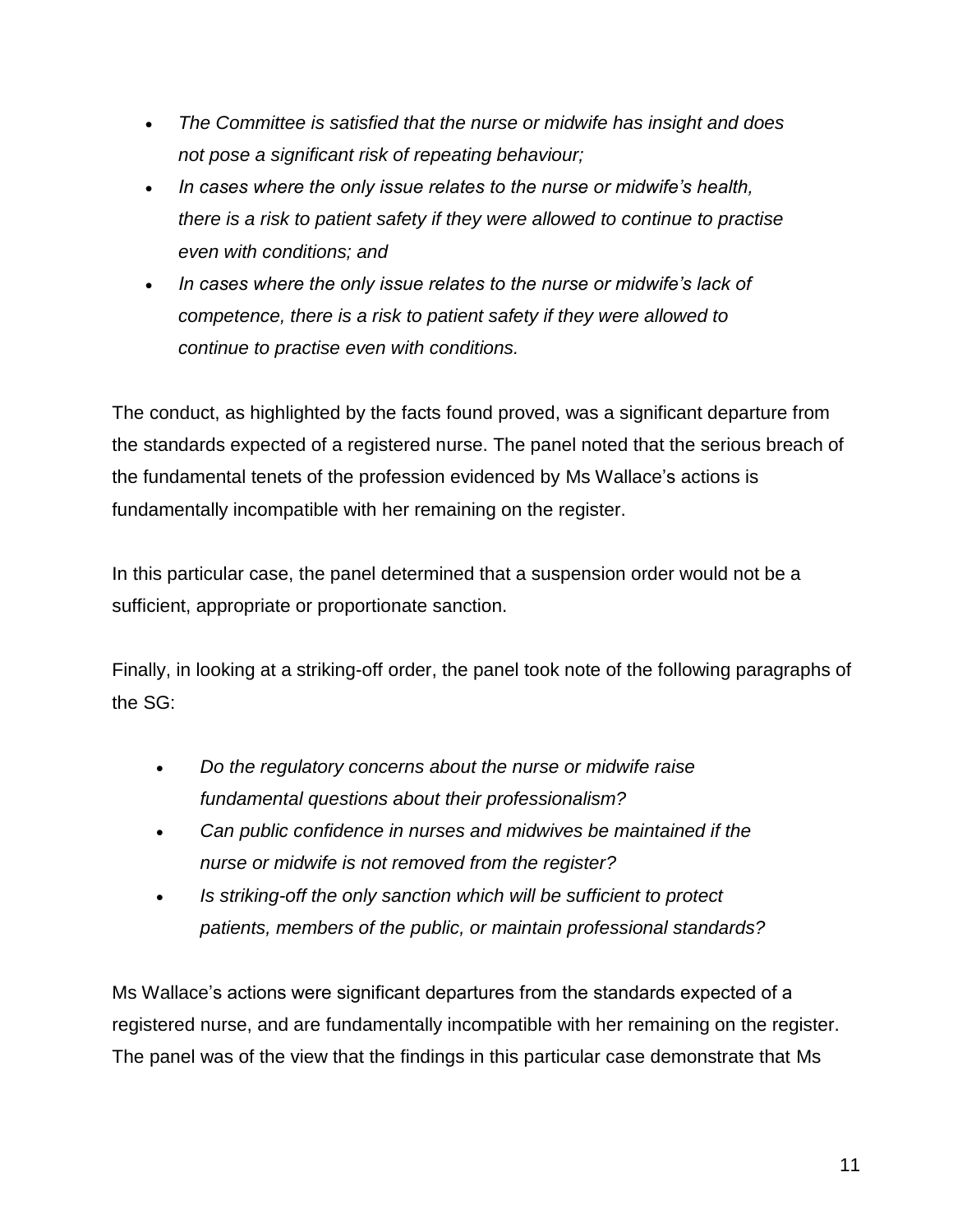Wallace's actions were serious and to allow her to continue practising would undermine public confidence in the profession and in the NMC as a regulatory body.

Balancing all of these factors and after taking into account all the evidence before it during this case, the panel determined that the appropriate and proportionate sanction is that of a striking-off order. Having regard to the effect of Ms Wallace's actions in bringing the profession into disrepute by adversely affecting the public's view of how a registered nurse should conduct themselves, the panel has concluded that nothing short of this would be sufficient in this case.

The panel considered that this order was necessary to mark the importance of maintaining public confidence in the profession, and to send to the public and the profession a clear message about the standard of behaviour required of a registered nurse.

# **Decision and reasons on interim order**

As the striking-off order cannot take effect until the end of the 28-day appeal period, the panel has considered whether an interim order is required in the specific circumstances of this case. It may only make an interim order if it is satisfied that it is necessary for the protection of the public, is otherwise in the public interest or in Ms Wallace's own interest until the striking-off sanction takes effect.

The panel accepted the advice of the legal assessor.

The panel was satisfied that an interim order is necessary for the protection of the public and is otherwise in the public interest. The panel had regard to the seriousness of the facts found proved and the reasons set out in its decision for the substantive order in reaching the decision to impose an interim order.

The panel concluded that an interim conditions of practice order would not be appropriate or proportionate in this case, due to the reasons already identified in the panel's